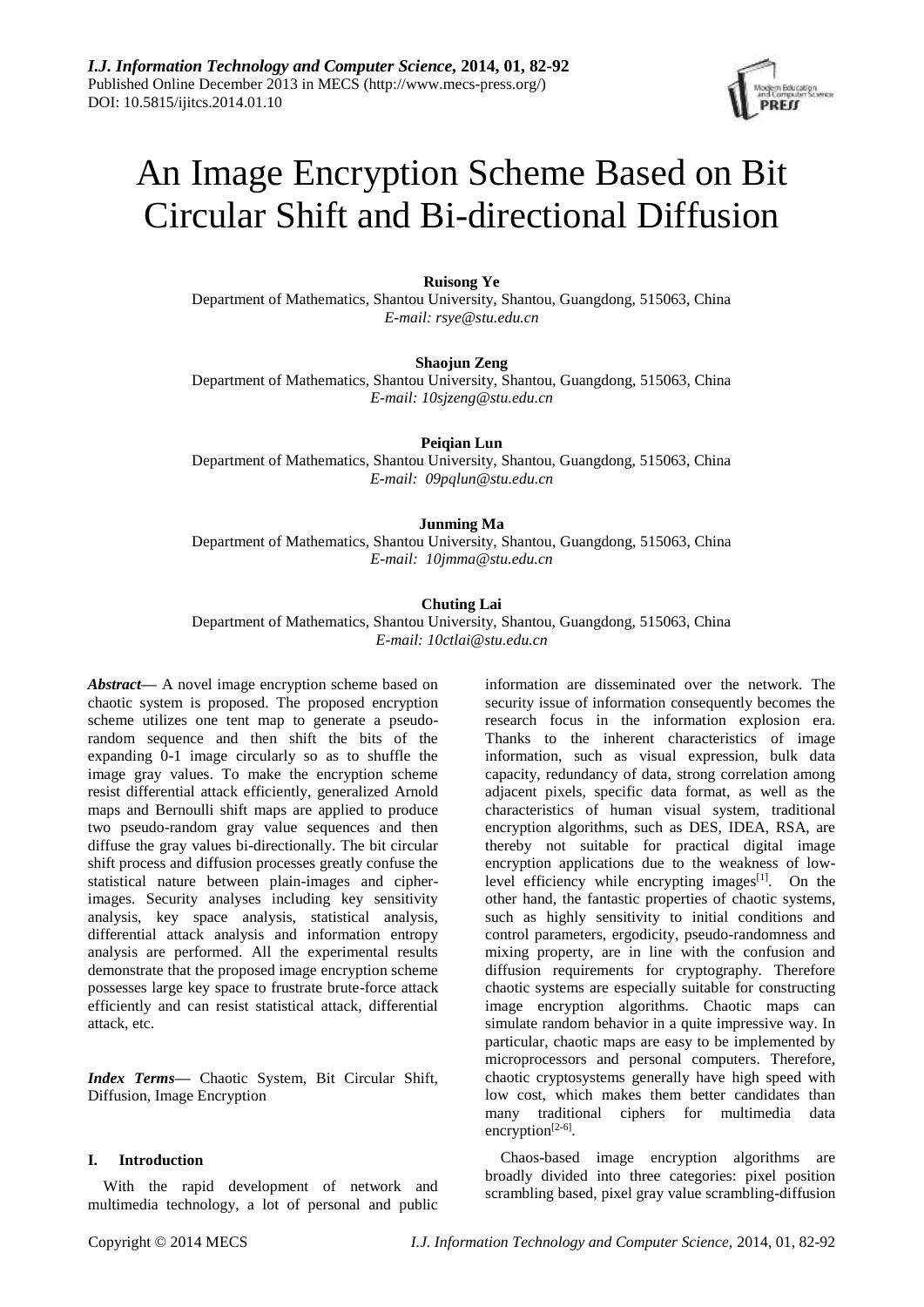based, and the combined ones<sup>[7-10]</sup>. Pure pixel position scrambling based schemes attract more cryptanalysis experts and many such a kind of image encryption schemes have been broken $[11-13]$ . Image encryption schemes based on gray value scrambling- diffusion are potential and worthy of studying furthermore. This paper will design an encryption scheme based on chaotic systems with focus on the gray value scrambling and diffusion. The proposed scheme consists of two stages. In the first stage, bit circular shifts are performed for the bit information in the expanding 0-1 image randomly so as to change the image gray value, in which the random numbers are generated by the chaotic skew tent map. The skew tent map has been widely used to design chaos-based image encryption schemes successfully $[14]$ . Bit-level permutation can change the pixel gray values while scrambling the pixel positions<sup>[15, 16]</sup>. In the second stage, the generalized Arnold map and the generalized Bernoulli shift map are employed to generate two pseudo-random sequences, which are applied to diffuse the image gray values by a bi-directional diffusion mechanism. Through two stages of encryption, one can obviously change the statistical properties of the plainimage and therefore enhance the resistance ability against the statistical attack and differential attack. Furthermore, the key streams generated in the diffusion stage not only depending on the cipher keys, but also closely related to the original plain-images. When the plain-images are different, even with the same cipher keys, the proposed image encryption scheme can also produce different key streams and thereby yield different cipher-images. Therefore the image encryption scheme shows good resistance against chosen plain-text attack, known-plaintext attack.

The remainder of this paper is outlined as follows. Section 2 proposes bit circular shift for the bit information to achieve the gray value scrambling. A diffusion function is also presented to realize gray value diffusion through one bi-directional diffusion mechanism. Section 3 analyzes the security of the proposed encryption scheme. Simulation experiments are carried out with details to demonstrate the security of the image encryption scheme, including the key sensitivity analysis, key space analysis, statistical analysis, differential attack, etc. Section 4 makes a summary.

# **II. The Proposed Image Encryption Scheme**

## **2.1 Scrambling Stage in the Expanding 0-1 Image**

Expand the gray image with 256 gray levels to bit planes and 8 bit planes yields. The bit planes are all 0-1 images. Let the gray image to be *G* expressed by a matrix whose element  $G(x, y)$  at the pixel  $(x, y)$ belongs to  $\{0, 1, \dots, 255\}$ , therefore  $G(x, y)$  can be represented by 8bits in binary

$$
G(x, y) = b(7)b(6)b(5)...b(0)
$$

where  $b(i) \in \{0,1\}$ ,  $i = 0,1,...,7$ . As a result, one gray image with size  $M \times N$  and 256 gray levels can expanded to be one 0-1 image with size  $M \times (8 \times N)$ . The plain-image Lena and its binary expanding image are shown in figures  $1(a)$ ,  $(d)$ .



(a) Plain-image Lena (b) Image by bit circular shift (c) Cipher-image



(d) The expanding 0-1 image of Lena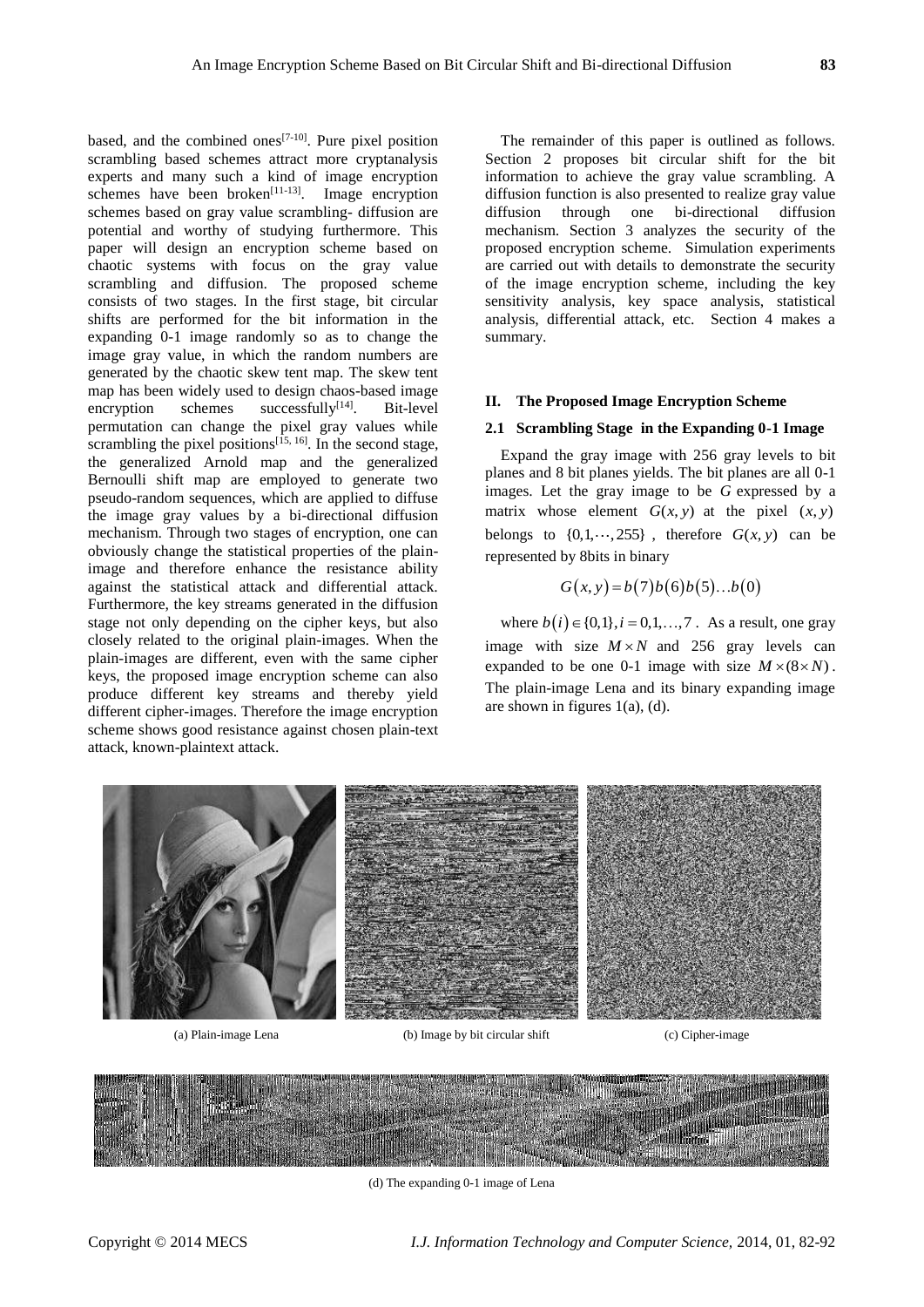

(e) The bit circular shift expanding 0-1 image of Lena

Fig. 1: The encrypted results of Lena

The skew tent map is described by

$$
x_{k+1} = T(x_k) = \begin{cases} \frac{x_k}{a}, & 0 < x_k \le a \\ \frac{1 - x_k}{1 - a}, & a < x_k \le 1 \end{cases}, k = 1, 2, \dots,
$$
 (1)

where  $a \in (0,1)$ is the control parameter,  $x_k, x_{k+1} \in [0,1]$  are the states. It is a noninvertible transformation of the unit interval onto itself. As  $a = 0.5$ , *T* becomes the regular tent map. The transformation is continuous and piecewise linear, with the linear regions  $[0, a]$  and  $[a, 1]$ . Note that the slope of the left branch is  $1/a > 1$  and the slope of the right branch is  $-1/(1-a) < -1$ . A typical orbit of  $x_0 = 0.49$ derived from the dynamical system  ${x<sub>k</sub>} = T<sup>k</sup>(x<sub>0</sub>), k = 0, 1, \cdots}$ , which is shown in figure 2(a), for  $a = 0.45$ . Its waveform is quite irregular and indicates that the system is chaotic. For any  $a \in (0,1)$ , the piecewise linear map (1) has a Lyapunov exponent  $-a \ln a - (1-a) \ln(1-a)$ , which is larger than 0, also implying that the map is chaotic. So the control parameter *a* and the initial condition  $x_0$  can be regarded as cipher keys. There exist some good dynamical features in the skew tent map. It has been verified that the density  $\rho(x)$  of the skew tent map is the same as the regular tent map $[17]$ , that is





The distribution of the points  $\{x_k : k = 0, 1, \dots, 6000\}$ of a typical orbit of length 6000 is represented by the histogram of figure 2(b). It can be seen that the points of the orbit spread more or less evenly over the unit interval in the course of time. Skew tent map also possesses desirable auto-correlation and crosscorrelation features. The iterated trajectories are used to calculate the correlation coefficients, which are shown in figures 2(c)-(d) respectively.



Fig. 2: (b) Histogram of a typical orbit of length 6000





Fig. 2: The chaotic nature of skew tent map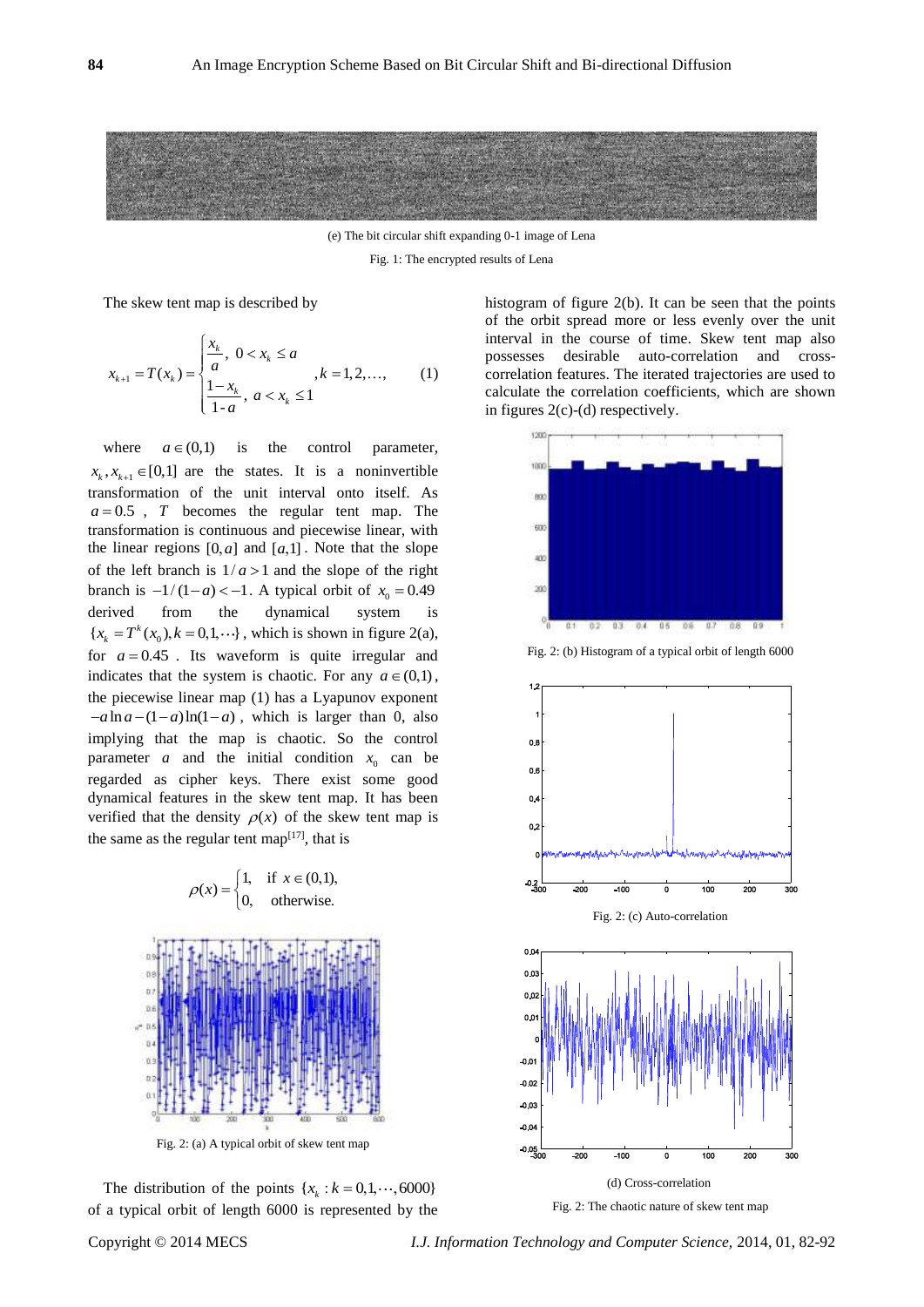The chaotic orbit  $\{x_k\}$  can be quantized to generate one new pseudo-random integer sequence, which can be utilized to change the gray values of the plain-image. The bits in the expanding 0-1 image figure 1(d) are shifted circularly to scramble the image gray values. The bits in the *k*th row of the expanding 0-1 images are all shifted right by  $l_k$  bits circularly and thereby change the gray values of the plain-image. Set  $x_0 = 0.49$ , *a* =0.45, we get the bit circular shift expanding 0-1 image of Lena shown as figure 1(e), and then construct it to be one gray image with 256 gray levels, shown as figure 1(b). The detailed bit circular shift scrambling process is outlined as follows.

**Step 1.** Set the initial values of  $x_0$  and the control parameter *a* .

**Step 2.** Iterate system (1) by  $N_0$  times, discard the beginning  $N_0$  transitional points to avoid the harmful effect, and make the subsequent sequence more chaotic.

**Step 3.** Iterate (1) by *M* times to get one chaotic sequence, denoted by  $X = \{x_{N_0+1}, x_{N_0+2}, \dots, x_{N_0+M}\}\$ . For the sake of simplicity, we also denote it by  $X = \{x_1, x_2, \cdots, x_M\}$ .

**Step 4.** Quantize  $X = \{x_1, x_2, \dots, x_M\}$  to get the shift numbers

$$
\{ l_k, l_k = (x_k \times 10^8) \mod (8N) \}, k = 1, 2, ..., M.
$$

The bits in the *k*th row of the expanding 0-1 bit image are shifted right simultaneous by  $l_k$  bits circularly. The final scrambled 0-1 image sized  $M \times (8 \times N)$  is yielded, which is shown in figure 1(e). The final gray image G1 is shown in figure 1(b) .

#### **2.2 Diffusion Stage of Gray Values**

It is well-known that diffusion process can strengthen the resistance to statistical attack and differential attack efficiently. The histogram of the cipher-image encrypted by an efficient diffusion process is fairly uniform and significantly different from that of the plain-image. The opponent can't find any useful clues between the plain-image and the cipher-image and so can't break the cryptosystem even after they spend a lot of time and effort. A good diffusion process should also produce key streams strongly related to plain-images. The key streams generated in the diffusion stage not only depending on the cipher keys, but also closely related to the original plain-images. As plain-images are different, even with the same key, the proposed image encryption scheme can also produce different key streams. Therefore the encryption scheme shows good resistance against chosen plain-text attack, knownplaintext attack. The diffusion process is outlined as follows.

**Step 1.** Apply the bit circular shift scrambling process in Subsection 2.1 to achieve the gray value scrambling of plain-image and get the scrambled gray image  $GI$ . Set the initial values of  $y_0, z_0, w_0$  and the control parameters  $b, c. d$  . For example, we set

$$
b = 1.16, c = 5.93, d = 0.3638,
$$
  
\n
$$
(y_0, z_0) = (0.6191, 0.2617), w_0 = 0.43.
$$

**Step 2.** Let  $i = 0$ .

**Step 3.** Apply the following quantization formula to yield two 8-bit pseudo-random gray value sequences  $d_1(i), d_2(i)$ :

$$
d_1(i) = \text{floor}(L \times y_i), d_2(i) = \text{floor}(L \times z_i),
$$

where  $L$  is the color level (for a 256 grey-scale image,  $L = 256$ ), the "floor" operation on x returns the largest value not greater than *x* .

**Step 4.** Compute the pixel gray value in the cipherimage by

$$
C(2i+1) = \phi(2i+1) \oplus [(d_1(i) + C(2i)) \mod 256];
$$
  
\n
$$
C(2i+2) = \phi(2i+2) \oplus [(d_2(i) + C(2i+1)) \mod 256],
$$

where  $\phi(2i+1), \phi(2i+2)$  are the gray values of the current operated pixel in the shuffled image which has been rearranged according to the order of row or column to a vector with length  $M \times N$ ,  $C(2i)$  is the previous output cipher-pixel gray value. The diffusion process is well defined as the initial condition  $C(0)$  is provided.  $C(0)$  can be set to be part of the cipher keys in the diffusion process or can just take the value of  $d_1(0)$  for simplicity.

**Step 5.** Compute *s* by  $s = 1 + [C(2i+1) \text{ mod } 3]$  to get the next  $(y_{i+1}, z_{i+1})$  by iterating the generalized Arnold map with control parameters  $a, b$  on  $(y_i, z_i)$  for *s* rounds

$$
\begin{pmatrix} y_{i+1} \\ z_{i+1} \end{pmatrix} = \begin{pmatrix} 1 & b \\ c & 1+bc \end{pmatrix}^s \begin{pmatrix} y_i \\ z_i \end{pmatrix} \mod 1.
$$

This is the crucial step to generate key streams depending on the plain-image since *s* is related to  $C(2i+1)$ , so are  $y_{i+1}, z_{i+1}$ . The encrypted image not only relates to the cipher keys, but also relates to the plain-image.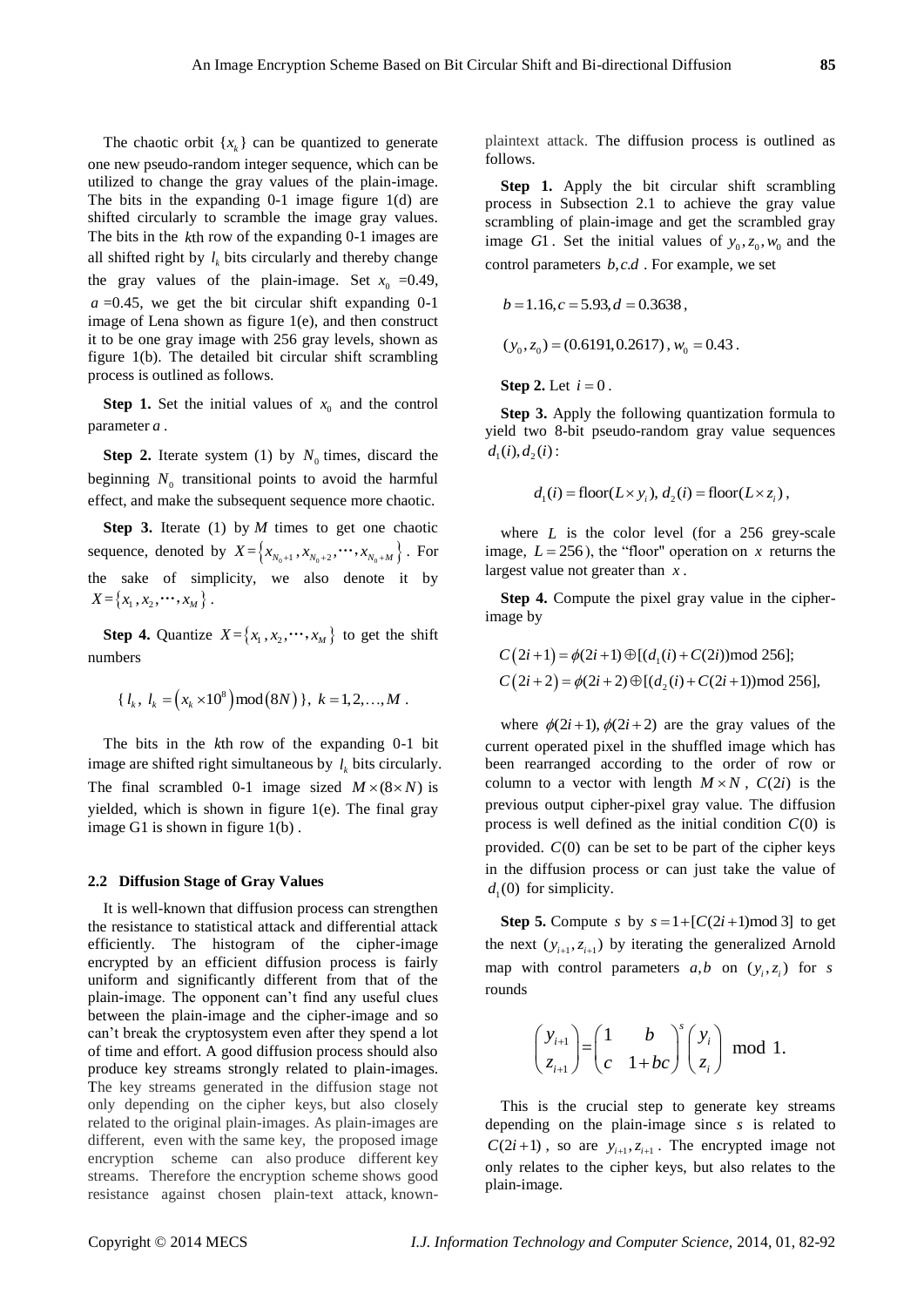**Step 6.** Let  $i = i+1$  and return to Step 3 until i reaches  $M \times N/2$ .

The above diffusion process implies that it can't influence the pixels before the tampered pixel with a gray value change. As a remedy, we here add a reverse diffusion process as a supplement to the above diffusion process. The chaotic map used here is the generalized Bernoulli shift map.

**Step 7.** Iterate the following generalized Bernoulli shift map to produce another pseudo-random gray value sequence

$$
w_{k+1} = (w_k / d) \mod 1,
$$
  
 $\psi(k+1) = \text{floor}(L \times w_{k+1}), k = 0, 1, ..., M \times N - 1.$ 

**Step 8.** Execute the reverse diffusion process:

 $D(i) = D(i+1) \bigoplus [(C(i) + \psi(i)) \text{mod } L], i = M \times N, ..., 2, 1,$ where  $D(i)$ ,  $i = 1, 2, ..., M \times N$  are the final encrypted vector consisting of the encrypted image pixel grayscale values. The value of  $D(M \times N + 1)$  should be provided to cipher out the sequence  $D(i)$ ,  $i = 1, 2, \dots$ ,  $M \times N$ .  $D(M \times N + 1)$  can be handled in the same manner as  $C(0)$ .

The complete diffusion process is composed of Step 1 to Step 8. The circular shift scrambling process and the diffusion process form the proposed image encryption scheme. The original image Lena is encrypted and the resulted cipher image is shown in figure 1 (c).

#### **III. Security Analysis**

According to the basic principle of cryptology  $[1]$ , an ideal encryption cryptosystem requires sensitivity to cipher keys, i.e., the cipher-text should have close correlation with the keys. Furthermore, an ideal encryption scheme should have a large key space to make brute-force attack infeasible; it should also well resist various kinds of attacks like statistical attack, differential attack, etc. Some security analysis will be performed on the proposed image encryption scheme, including the most important ones like key sensitivity test, key space analysis, statistical analysis, and differential attack analysis. All the analysis shows that the proposed image encryption scheme is highly secure thanks to its high sensitivity of the control parameters and initial conditions of the considered chaotic systems, large key space, and satisfactory diffusion mechanism.

#### **3.1 Key Sensitivity and Key Space Analysis**

The high sensitivity of the cipher-image to initial conditions and control parameters is inherent to any chaotic system. A good image encryption scheme needs to contain sufficiently large key space for compensating the degradation dynamics in PC. It should be sensitive to cipher keys as well, and thus can effectively prevent invaders decrypting original data even after they invest large amounts of time and resources. The analysis results regarding the sensitivity and the key space are summarized as follows. Since the permutation process is irrelevant to the diffusion process, the key space consists of the cipher keys in both the circular shift scrambling process and the diffusion process.

In the bit circular shift scrambling process, the initial value of  $x_0 \in (0,1)$  and the control parameter  $a \in (0,1.0)$  form the cipher keys. The cipher keys in the diffusion process consist of the initial values of  $y_0, z_0, w_0$  and the control parameters  $b, c, d$ . The sensitivity tests with respect to all cipher keys have been carried out. To verify the sensitivity of cipher key *K*, the original plain-image  $I = (I(i, j))_{M \times N}$  is encrypted with  $K = p$ ,  $K = p - \Delta K$  and  $K = p + \Delta K$ respectively while keeping the other key parameters unchanged. Here  $\Delta K$  is the perturbing value. The corresponding encrypted images are denoted by  $I_1, I_2, I_3$  respectively. The sensitivity coefficient to the cipher key  $K$  is then denoted by the following formula

$$
P_s(K) = \frac{1}{2 \times H \times W} \sum_{i,j} [N_s(I_1(i,j), I_2(i,j)) + N_s(I_1(i,j), I_3(i,j))] \times 100\%
$$

where

$$
N_s(x, y) = \begin{cases} 1, & x \neq y, \\ 0, & x = y. \end{cases}
$$

 $P<sub>s</sub>(K)$  implies the sensitivity to the perturbation of parameter  $K$ . Larger  $P_s(K)$  implies more sensitive for cipher key  $K$ . Table 1 shows the results of the sensitivity test where the initial key values are set to be

 $x_0 = 0.49$ ,  $a = 0.45$ ,  $y_0$ =0.6191,  $z_0$ =0.2617,  $w_0$ =0.43,  $b=1.16$ ,  $c=5.93$ ,  $d=0.3638$ .

The variations  $\Delta K$  for all the considered keys are set to be  $10^{-16}$  except for  $a_2, b_2$  whose variations  $\Delta K$  are both set to be  $10^{-15}$ . We apply the proposed image encryption scheme one round with only perturbing one cipher key  $K$  with the corresponding variation value while fixing other parameters. The results in table 1 imply that the control parameters and the initial values are all strongly sensitive. It also implies from the results that the key space is more than  $10^{126}$ , which is large enough to make brute-force attack infeasible.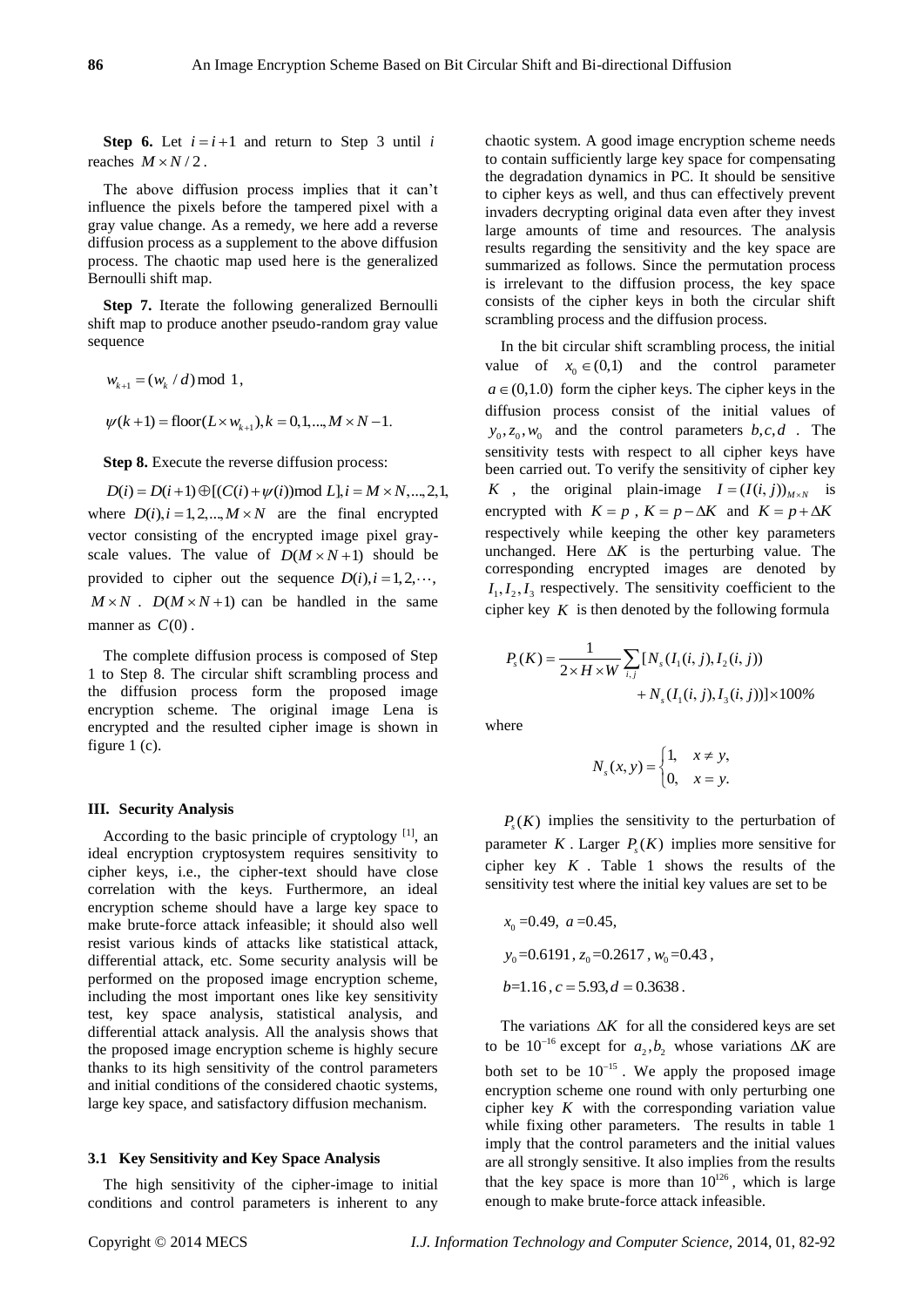| Key        | a     | $x_{0}$ | $y_{0}$ | $z_0$ |
|------------|-------|---------|---------|-------|
| $P_{s}(K)$ | 99.62 | 99.61   | 99.61   | 99.63 |
| Key        | $W_0$ | n       | с       | а     |
| $P_{s}(K)$ | 99.61 | 99.65   | 99.60   | 99.64 |

Table 1: Results regarding the sensitivity to cipher keys

The sensitivity tests can also be demonstrated visually from two aspects. One is to show that the cipher-image is strongly sensitive to the cipher key. If the cipher-key is replaced with a minor change, the cipher-image will become almost completely different visually. The other one can be shown by the decrypted image. Minor perturbation for cipher key will result in tremendous change in the decrypted image and one can't find any hints for the plain-image.

(i) Influence of minor change for cipher keys over encryption. We perform three simulations. The plainimage Lena is encrypted by the cipher keys  $x_0 = 0.49$ , *a* =0.45,  $y_0$ =0.6191,  $z_0$ =0.2617,  $w_0$ =0.43,  $b=1.16$ ,  $c = 5.93, d = 0.3638$ , the cipher-image is shown in figure 1(c). Replace  $y_0$ , *a*, *b* by  $y_0 = 0.6191 + 10^{16}$ , *a* = 0.45+10<sup>-16</sup>, *b*=1.16+10<sup>-15</sup> respectively, and keep the other cipher keys unchanged, the cipher-images are shown in figures  $3(a)-(c)$ respectively. The difference images are figures 3(d)-(f).

(ii) Influence of minor change for cipher keys over decryption. Replace  $y_0$  by  $y_0$ =0.6191+10<sup>-16</sup> and keep the other cipher keys unchanged, the decrypted image is shown in figure 4(a), which has a difference 99.53% from the plain-image Lena. *a* by  $a=0.45+10^{-16}$  and keep the other cipher keys unchanged, the decrypted image is shown in figure 4(b), which has a difference 99.16% from Lena. If *b* is changed to be  $b=1.16+10^{-15}$ , the decrypted image is shown in figure 4(c) with a difference 99.59% from Lena.



Fig. 3: (a) Cipher-image by  $y_0$ =0.6191+10<sup>-16</sup>



Fig. 3: (b) Cipher-image by  $a = 0.45 + 10^{-16}$ 



Fig. 3: (c) Cipher-image by  $b=1.16+10^{-15}$ 



Fig. 3: (d) Difference image between Fig.3 (a) and Fig. 1(c)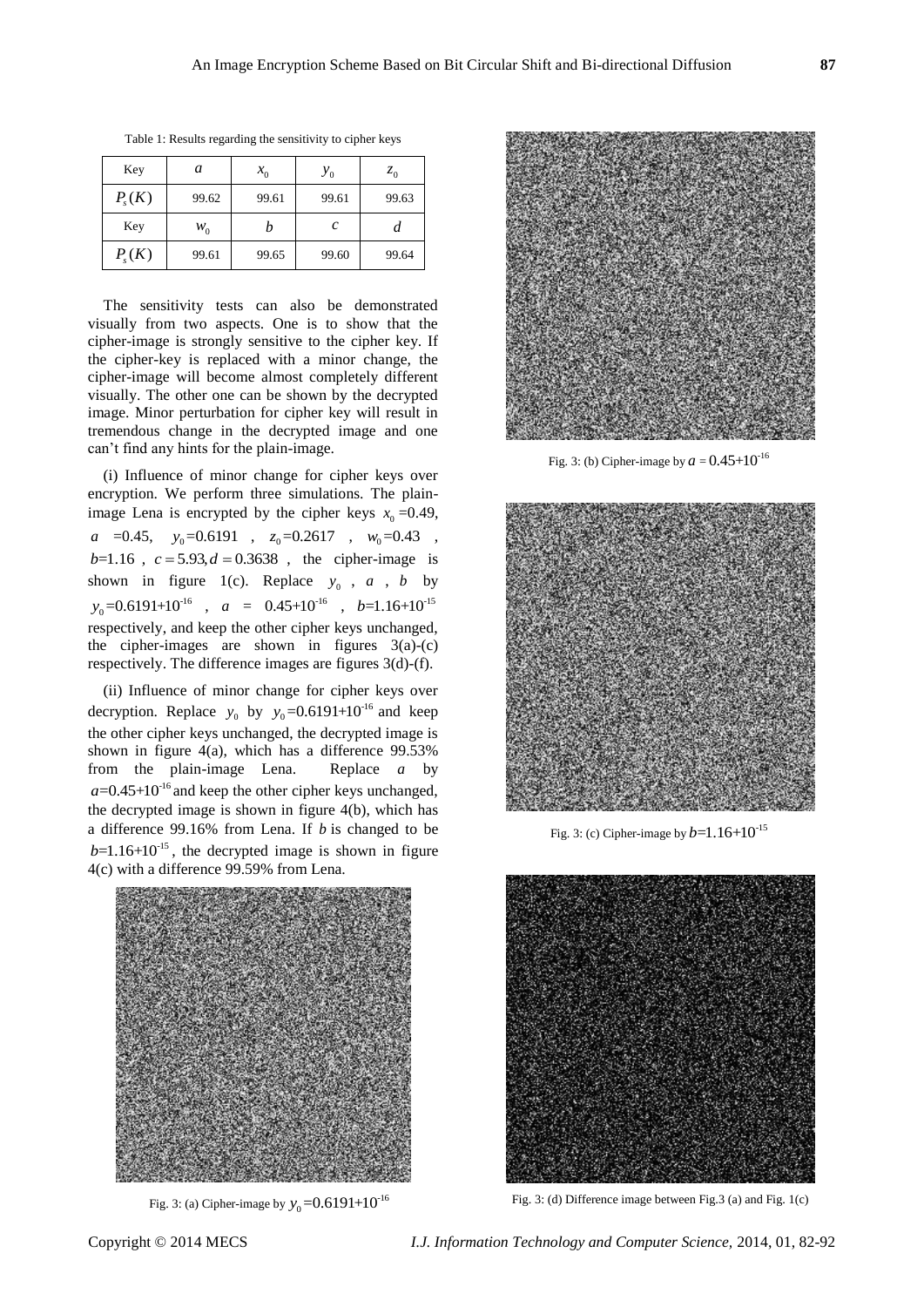

Fig. 3: (e) Difference image between Fig.3 (b) and Fig.1(c)



Fig. 3: (f) Difference image between Fig.3 (c) and Fig. 1(c) Fig. 3: Key sensitivity test I

### **3.2 Statistical Analysis**

Shannon pointed out in his masterpiece $[18]$  the possibility to solve many kinds of ciphers by statistical analysis. Therefore, passing the statistical analysis on cipher-image is of crucial importance for a cryptosystem. Indeed, an ideal cryptosystem should be robust against any statistical attack. In order to prove the security of the proposed encryption scheme, the following statistical tests are performed.

(i) Histogram. Encrypt the plain-image Lena one round, and then plot the histograms of plain-image and cipher-image as shown in figures 5(a)-(b), respectively. figure 5(b) shows that the histogram of the cipherimage is fairly uniform and significantly different from the histogram of the original plain-image and hence it does not provide any useful information for the opponents to perform any statistical analysis attack on the encrypted image.



Fig. 4: (a) Decrypted image by  $y_0 = 0.6191 + 10^{-16}$ 



Fig. 4: (b) Decrypted image by  $a=0.45+10^{-16}$ 



Fig. 4: (c) Decrypted image by  $b=1.16+10^{-15}$ Fig. 4: Key sensitivity test II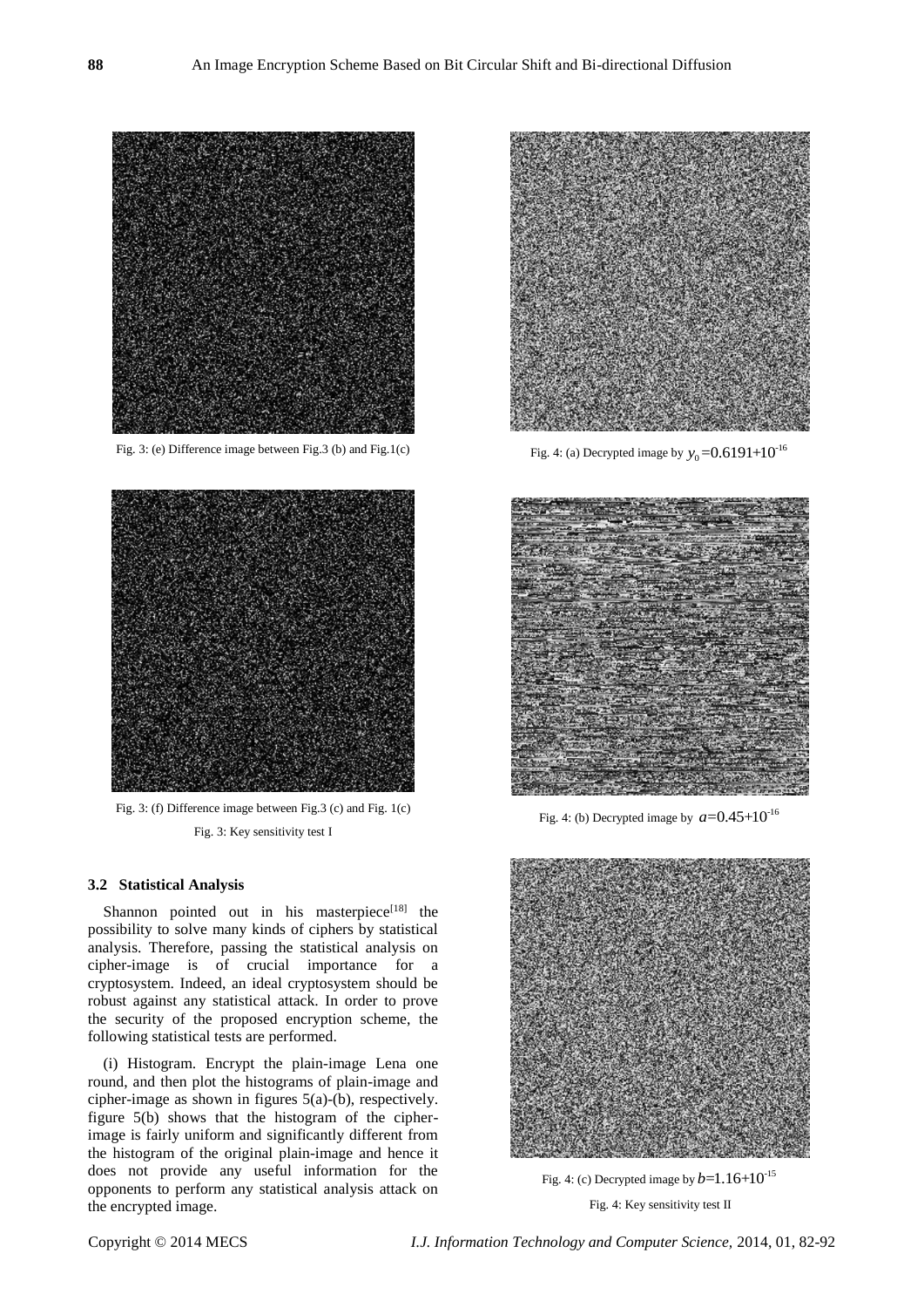(ii) Correlation of adjacent pixels. To test the correlation between two adjacent pixels, the following performances are carried out. First, we select 3000 pairs of two adjacent pixels randomly from coefficient of the selected pairs using the following formulae:

$$
Cr = \frac{\text{cov}(x, y)}{\sqrt{D(x)D(y)}},
$$
  
\n
$$
\text{cov}(x, y) = \frac{1}{T} \sum_{i=1}^{T} (x_i - E(x))(y_i - E(y)),
$$
  
\n
$$
E(x) = \frac{1}{T} \sum_{i=1}^{T} x_i, D(x) = \frac{1}{T} \sum_{i=1}^{T} (x_i - E(x))^2,
$$

where  $x$ ,  $y$  are the gray-scale values of two adjacent pixels in the image and *T* is the total pairs of pixels randomly selected from the image. The correlations of two adjacent pixels in the plain-image and in the cipherimage are shown in table 2. The correlation distribution of two adjacent pixels in the plain-image and that in the cipher-image are shown in figure 6.



Fig. 5: (a) The histogram of plain-image



Fig. 5: The histograms of plain-image and cipher-image

(iii) Information entropy analysis. The entropy is the most outstanding feature of randomness. Therefore, it is generally used to measure the strength of the cryptosystem. The entropy  $H(m)$  of a message source can be measured by

$$
H(m) = -\sum_{i=0}^{L-1} p(m_i) \log (p(m_i))
$$

where *L* is the total number of symbols  $m, p(m_i)$ represents the probability of occurrence of symbol *mi* and log denotes the base 2 logarithm so that the entropy is expressed in bits. Considering a random source with 256 outcomes, sharing equal probability, its entropy is equal to 8. Under the proposed cryptosystem, the entropy of encrypted image of Lena is 7.9974 bits while the entropy of plain-image Lena is 7.3507. According to this result, the cipher-image is close to a random source and the proposed algorithm is secure against the entropy attack.



Copyright © 2014 MECS *I.J. Information Technology and Computer Science,* 2014, 01, 82-92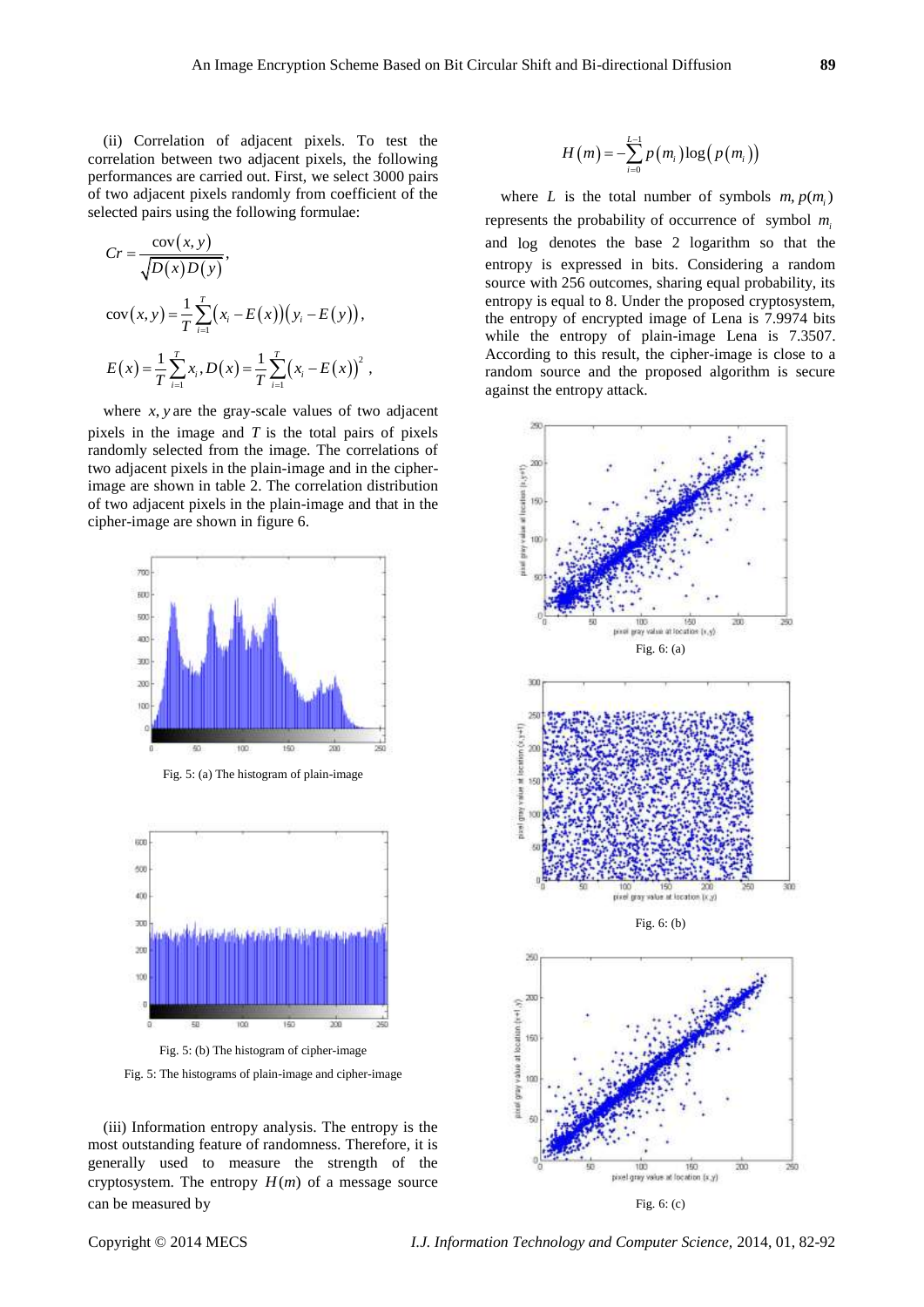





Fig. 6: (e)



Fig. 6: (f)

Fig. 6: **C**orrelations of two adjacent pixels in the plain-image and in the cipher-image: (a), (c), (e) are for the plain-image; (b),(d),(f) are for the cipher-image

#### **3.3 Differential Attack**

In general, attackers may make a slight change (e.g., modify only one pixel) of the plain-image to find out some meaningful relationships between the plain-image and the cipher-image. If one minor change in the plainimage will cause a significant change in the cipherimage, then the encryption scheme will resist the differential attack efficiently. To test the influence of only one-pixel changed in the plain-image over the whole cipher-image, two common measures, namely number of pixels change rate (NPCR) and unified average changing intensity (UACI), are evaluated by (2) and (3) respectively.

NPCR
$$
(C_1, C_2) = \frac{1}{M \times N} \sum_{i,j} D(i, j) \times 100\%,
$$
 (2)

UACI
$$
(C_1, C_2)
$$
 =  $\frac{100}{M \times N \times 255} \sum_{i,j} |C_1(i, j) - C_2(i, j)|$ , (3)

NPCR measures the percentage of different pixels numbers between the two cipher-images whose plainimages only have one-pixel difference; UACI measures the average intensity of differences between the two cipher-images. They indicate the sensitivity of the cipher-images to the minor change of plain-image. To resist difference attacks, the values of NPCR and UACI should be large enough. We randomly select 10 pixels and change the gray values with a difference of 1, for example, we replace the gray value 137 of the pixel at position (164,200) by 138, and get NPCR=99.83%, UACI=43.32%. The numerical results are shown in table 3. The mean values of the ten NPCR and UACI values are 99.83% and 37.79% respectively. We observe from table 3 that the two measure values are exceptionally good undergoing only one round of encryption.

Table 2: Correlation coefficients of two adjacent pixels

|            | plain-image | cipher-image |
|------------|-------------|--------------|
| horizontal | 0.9435      | $-0.0069$    |
| vertical   | 0.9696      | 0.0347       |
| diagonal   | 0.9194      | 0.0200       |

Table 3: Results of NPCR and UACI tests of Lena

| <b>Position</b> | (164, 200) | (186,7)   | (232, 180) | (24, 133)  | (18, 83)   |
|-----------------|------------|-----------|------------|------------|------------|
| $NPCR(\% )$     | 99.83      | 99.75     | 99.67      | 99.94      | 99.93      |
| $UACI(\%)$      | 43.32      | 27.01     | 37.10      | 15.98      | 47.10      |
| <b>Position</b> | (123, 48)  | (10, 236) | (98,210)   | (250, 100) | (198, 120) |
| $NPCR(\% )$     | 99.92      | 99.96     | 99.78      | 99.65      | 99.85      |
| $UACI(\%)$      | 46.40      | 49.14     | 41.63      | 32.42      | 28.55      |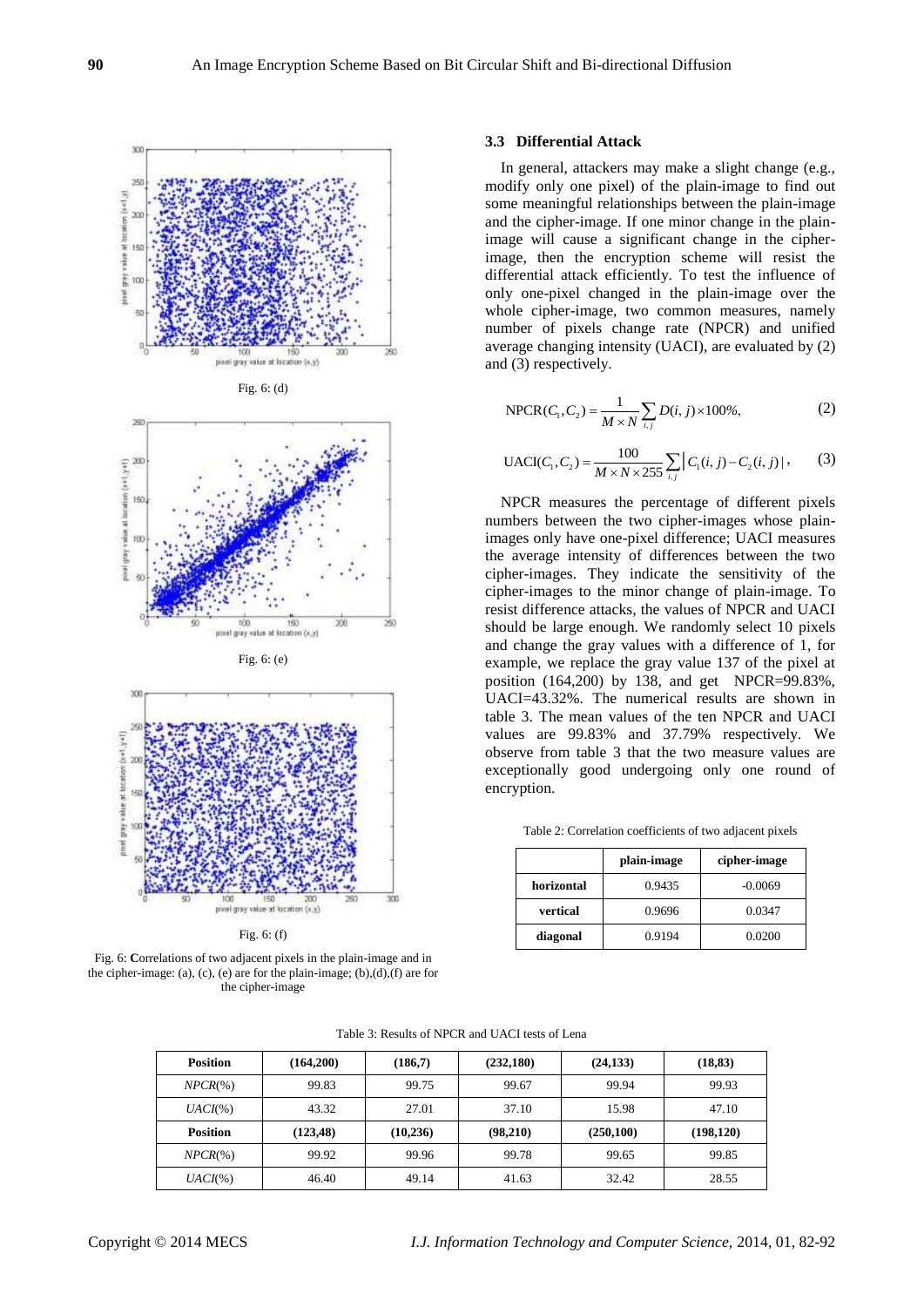#### **IV. Conclusion**

An efficient image encryption scheme based on chaotic systems and gray value scrambling-diffusion is proposed in the paper. The proposed encryption scheme utilizes one tent map to generate a pseudo-random sequence and then shift the bits of the expanding 0-1 image circularly so as to achieve the shuffling effect of gray values. Generalized Arnold maps and Bernoulli shift maps are also applied to produce two pseudorandom gray value sequences and then diffuse the gray values bi-directionally in the diffusion stage. Security analyses including key sensitivity analysis, key space analysis, statistical analysis, differential analysis and information entropy analysis are performed. All the experimental results demonstrate that the proposed image encryption scheme possesses large key space to frustrate brute-force attack efficiently and can resist statistical attack, differential attack, etc.

## **Acknowledgement**

This research is supported by Innovation and Entrepreneurship Training Program of Guangdong Colleges.

#### **References**

- [1] B. Schneier. Cryptography: Theory and Practice. Boca Raton: CRC Press, 1995.
- [2] J. Fridrich. Symmetric ciphers based on twodimensional chaotic maps. International Journal of Bifurcation and Chaos, 8(1998), 1259--1284.
- [3] G. R. Chen, Y. B. Mao, C. K. Chui. A symmetric image encryption scheme based on 3D chaotic cat maps. Chaos, Solitons and Fractals, 21(2004), 749- -761.
- [4] Y.B. Mao, G. Chen, S. G. Lian. A novel fast image encryption scheme based on the 3D chaotic Baker map. International Journal of Bifurcation and Chaos, 14(2004), 613--3624.
- [5] Z.-H. Guan, F. Huang, W. Guan, Chaos-based image encryption algorithm, Physics Letters A, 346 (2005), 153--157.
- [6] S. Lian, J. Sun, Z. Wang, A block cipher based on a suitable use of the chaotic standard map, Chaos, Solitons and Fractals, 26 (2005), 117--129.
- [7] V. Patidar, N. K. Pareek, K. K. Sud, A new substitution–diffusion based image cipher using chaotic standard and logistic maps, Commun. Nonlinear Sci. Numer. Simulat., 14 (2009) 3056-- 3075.
- [8] R. Ye, H. Huang, Application of the Chaotic Ergodicity of Standard Map in Image Encryption

and Watermarking, I. J. Image, Graphics and Signal Processing, 1(2010), 19--29.

- [9] X. Wang, X. Wang, J. Zhao, Z. Zhang, Chaotic encryption algorithm based on alternant of stream cipher and block cipher, Nonlinear Dynamics, 63(2011), 587--597.
- [10] R. Ye. A novel chaos-based image encryption scheme with an efficient permutation-diffusion mechanism. Opt. Commun., 284(2011), 5290-- 5298.
- [11] G. Chen, W. A. Halang. Cryptanalysis of an image encryption scheme based on a compound chaotic sequence. Image and Vision Computing, 27(2009), 1035--1039.
- [12] D. Xiao, X. Liao, P. Wei. Analysis and improvement of a chaos-based image encryption algorithm. Chaos, Solitons and Fractals, 2009, 40: 2191--2199.
- [13] X. Wang, G. He. Cryptanalysis on a novel image encryption method based on total shuffling scheme. Opt. Commun.,284( 2011), 5804--5807
- [14] G. J. Zhang, Q. Liu. A novel image encryption method based on total shuffling scheme. Opt. Commun., 284(2011), 2775--2780.
- [15] Z.-L. Zhu, W. Zhang, K.-W. Wong, H. Yu, A chaos-based symmetric image encryption scheme using a bit-level permutation, Information Sciences, 181(2011), 1171--1186.
- [16] L. Teng, X. Wang, A bit-level image encryption algorithm based on spatiotemporal chaotic system and self-adaptive, Opt. Commun., 285(2012), 4048--4054.
- [17] M. Hasler and Y. L. Maistrenko, An introduction to the synchronization of chaotic systems: Coupled skew tent map, IEEE Transactions on Circuits and Systems, 44(1997), 856--866.
- [18] C. E. Shannon. Communication theory of secrecy system. Bell Syst. Tech. J, 28(1949), 656--715.

# **Authors' Profiles**

**Ruisong Ye:** Born in 1968 and received the B.S. degree in Computational Mathematics in 1990 from Shanghai University of Science and Technology, Shanghai, China and the Ph. D. degree in Computational Mathematics in 1995 from Shanghai University, Shanghai, China. He is a professor at Department of Mathematics in Shantou University, Shantou, Guangdong, China since 2003. His research interest includes bifurcation theory and its numerical computation, fractal geometry and its application in computer science, chaotic dynamical system and its application in computer science, specifically the applications of fractal chaotic dynamical systems in information security, such as,